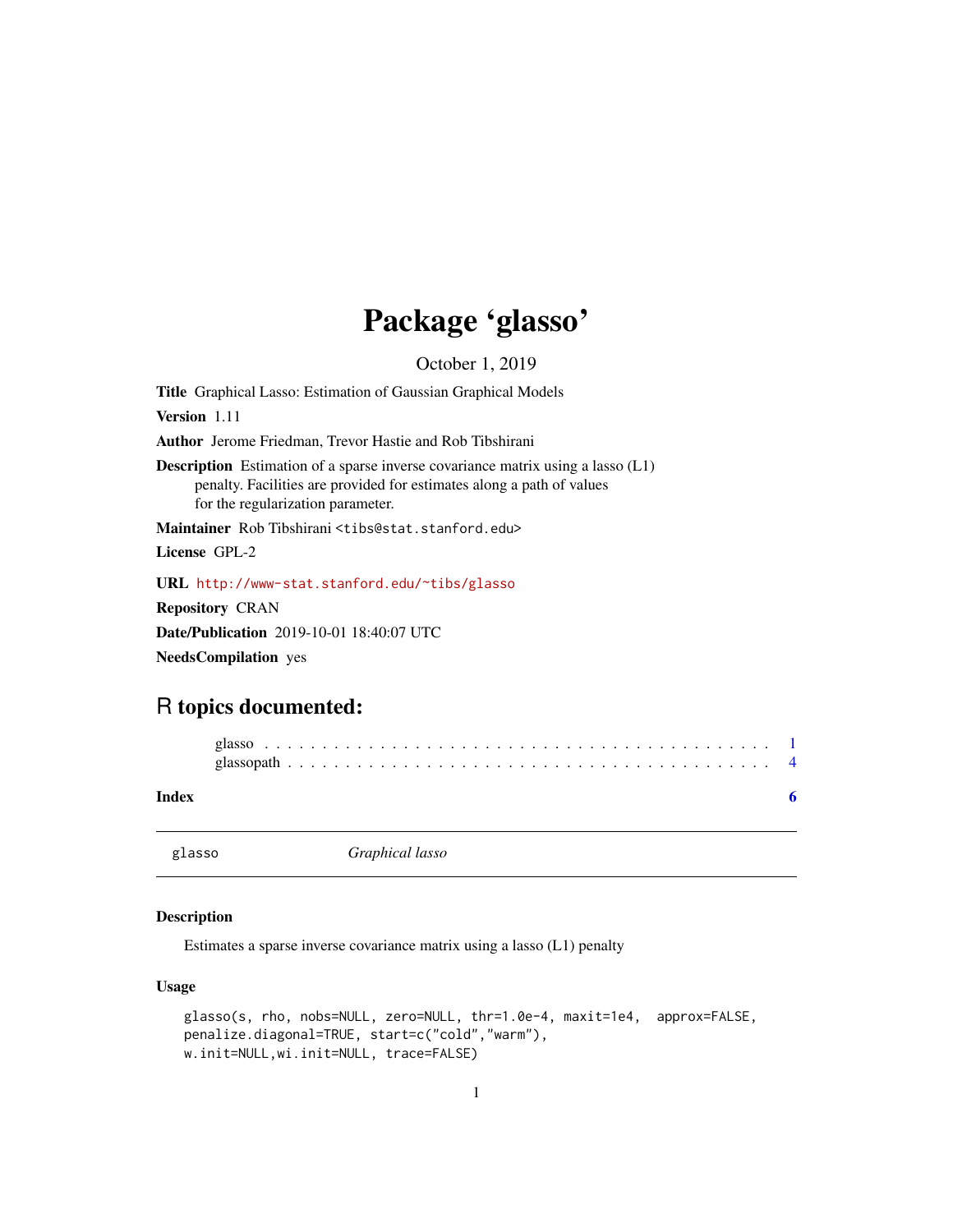#### **Arguments**

| $\mathsf S$       | Covariance matrix: p by p matrix (symmetric)                                                                                                                                                                                                                                                                                                                                                        |  |
|-------------------|-----------------------------------------------------------------------------------------------------------------------------------------------------------------------------------------------------------------------------------------------------------------------------------------------------------------------------------------------------------------------------------------------------|--|
| rho               | (Non-negative) regularization parameter for lasso. rho=0 means no regulariza-<br>tion. Can be a scalar (usual) or a symmetric p by p matrix, or a vector of length<br>p. In the latter case, the penalty matrix has jkth element sqrt(rho[j]*rho[k]).                                                                                                                                               |  |
| nobs              | Number of observations used in computation of the covariance matrix s. This<br>quantity is need to compute the value of log-likelihood. If not specified, loglik<br>will be returned as NA.                                                                                                                                                                                                         |  |
| zero              | (Optional) indices of entries of inverse covariance to be constrained to be zero.<br>The input should be a matrix with two columns, each row indicating the indices<br>of elements to be constrained to be zero. The solution must be symmetric, so<br>you need only specify one of $(j,k)$ and $(k,j)$ . An entry in the zero matrix overrides<br>any entry in the rho matrix for a given element. |  |
| thr               | Threshold for convergence. Default value is 1e-4. Iterations stop when average<br>absolute parameter change is less than thr $*$ ave $(abs(offdiag(s)))$                                                                                                                                                                                                                                            |  |
| maxit             | Maximum number of iterations of outer loop. Default 10,000                                                                                                                                                                                                                                                                                                                                          |  |
| approx            | Approximation flag: if true, computes Meinhausen-Buhlmann(2006) approxi-<br>mation                                                                                                                                                                                                                                                                                                                  |  |
| penalize.diagonal |                                                                                                                                                                                                                                                                                                                                                                                                     |  |
|                   | Should diagonal of inverse covariance be penalized? Dafault TRUE.                                                                                                                                                                                                                                                                                                                                   |  |
| start             | Type of start. Cold start is default. Using Warm start, can provide starting values<br>for w and wi                                                                                                                                                                                                                                                                                                 |  |
| w.init            | Optional starting values for estimated covariance matrix (p by p). Only needed<br>when start="warm" is specified                                                                                                                                                                                                                                                                                    |  |
| wi.init           | Optional starting values for estimated inverse covariance matrix (p by p) Only<br>needed when start="warm" is specified                                                                                                                                                                                                                                                                             |  |
| trace             | Flag for printing out information as iterations proceed. Default FALSE                                                                                                                                                                                                                                                                                                                              |  |

#### Details

Estimates a sparse inverse covariance matrix using a lasso (L1) penalty, using the approach of Friedman, Hastie and Tibshirani (2007). The Meinhausen-Buhlmann (2006) approximation is also implemented. The algorithm can also be used to estimate a graph with missing edges, by specifying which edges to omit in the zero argument, and setting rho=0. Or both fixed zeroes for some elements and regularization on the other elements can be specified.

This version 1.7 uses a block diagonal screening rule to speed up computations considerably. Details are given in the paper "New insights and fast computations for the graphical lasso" by Daniela Witten, Jerry Friedman, and Noah Simon, to appear in "Journal of Computational and Graphical Statistics". The idea is as follows: it is possible to quickly check whether the solution to the graphical lasso problem will be block diagonal, for a given value of the tuning parameter. If so, then one can simply apply the graphical lasso algorithm to each block separately, leading to massive speed improvements.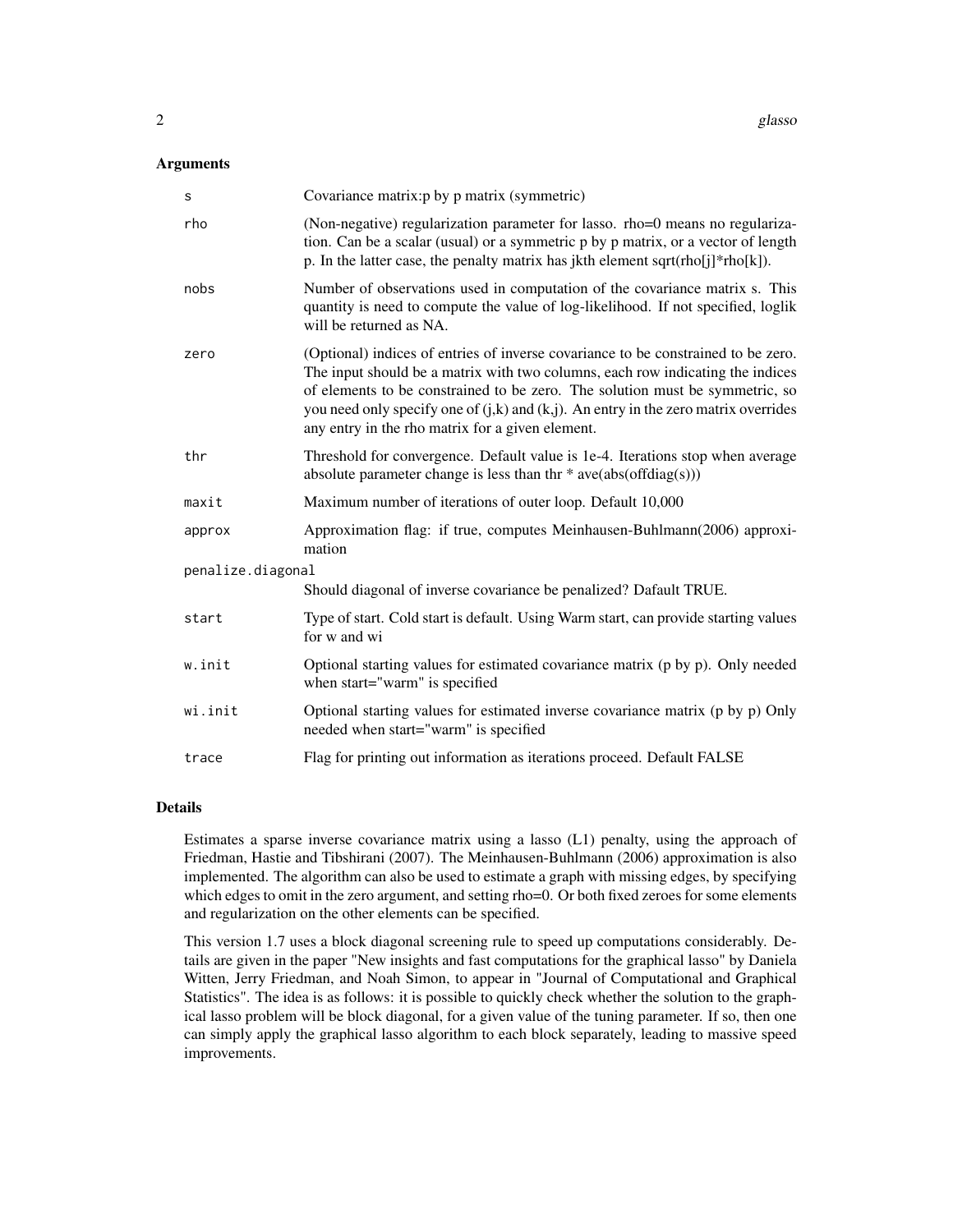#### glasso 3

#### Value

A list with components

| W       | Estimated covariance matrix                                                                                  |
|---------|--------------------------------------------------------------------------------------------------------------|
| wi      | Estimated inverse covariance matrix                                                                          |
| loglik  | Value of maximized log-likelihodo+penalty                                                                    |
| errflag | Memory allocation error flag: 0 means no error; $!=$ 0 means memory allocation<br>error - no output returned |
| approx  | Value of input argument approx                                                                               |
| de1     | Change in parameter value at convergence                                                                     |
| niter   | Number of iterations of outer loop used by algorithm                                                         |

#### References

Jerome Friedman, Trevor Hastie and Robert Tibshirani (2007). Sparse inverse covariance estimation with the lasso. Biostatistics 2007. http://www-stat.stanford.edu/~tibs/ftp/graph.pdf

Meinshausen, N. and Buhlmann, P.(2006) High dimensional graphs and variable selection with the lasso. Annals of Statistics,34, p1436-1462.

Daniela Witten, Jerome Friedman, and Noah Simon (2011). New insights and faster computations for the graphical lasso. To appear in Journal of Computational and Graphical Statistics.

#### Examples

```
set.seed(100)
```

```
x<-matrix(rnorm(50*20),ncol=20)
s <- var(x)a<-glasso(s, rho=.01)
aa<-glasso(s,rho=.02, w.init=a$w, wi.init=a$wi)
```
# example with structural zeros and no regularization, # from Whittaker's Graphical models book page xxx.

```
s=c(10,1,5,4,10,2,6,10,3,10)
S=matrix(0,nrow=4,ncol=4)
S[row(S)=col(S)]=sS=(S+t(S))diag(S)<-10
zero<-matrix(c(1,3,2,4),ncol=2,byrow=TRUE)
a<-glasso(S,0,zero=zero)
```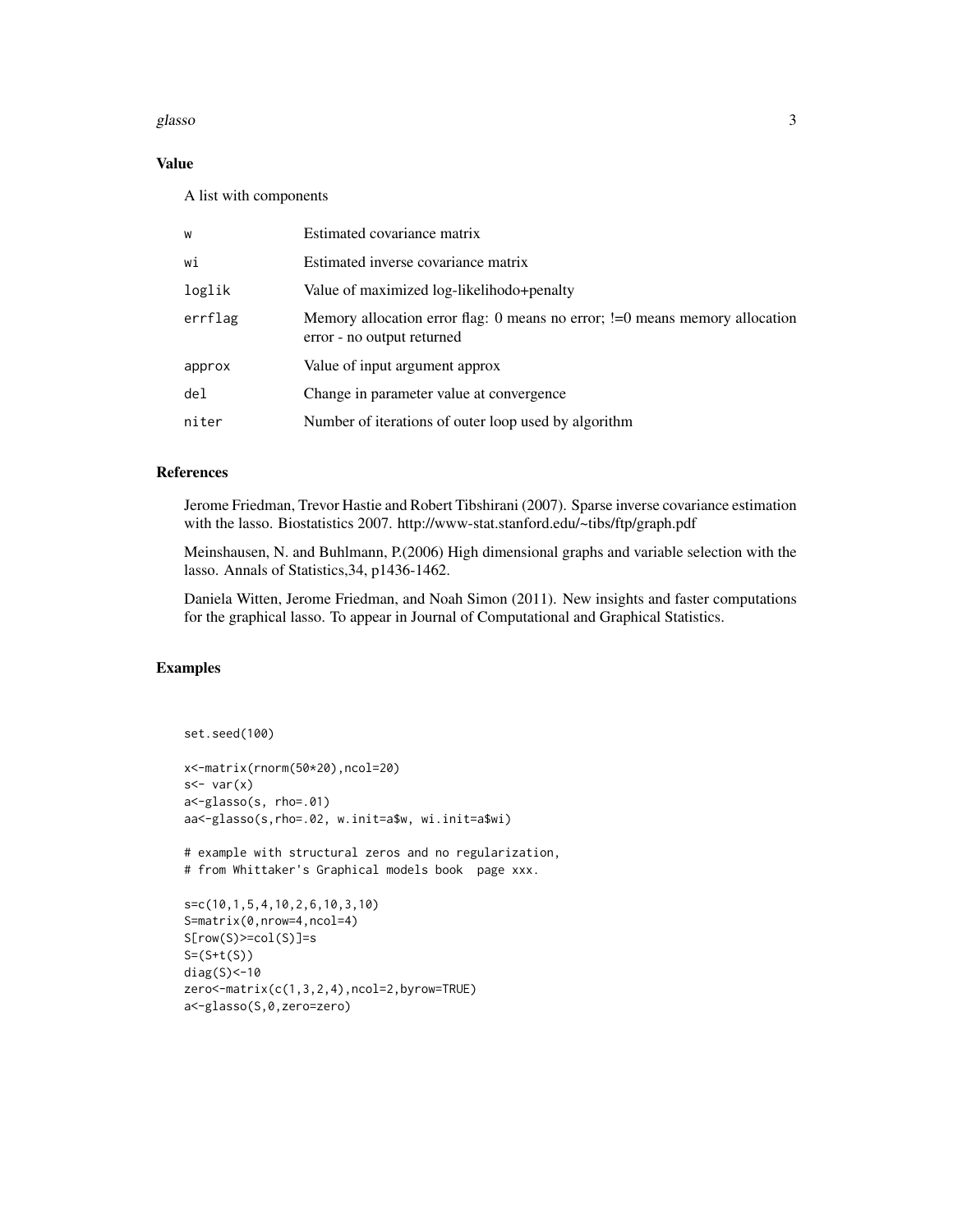#### Description

Estimates a sparse inverse covariance matrix using a lasso (L1) penalty, along a path of values for the regularization parameter

#### Usage

```
glassopath(s, rholist=NULL, thr=1.0e-4, maxit=1e4, approx=FALSE,
penalize.diagonal=TRUE, w.init=NULL,wi.init=NULL, trace=1)
```
#### Arguments

| S                 | Covariance matrix: p by p matrix (symmetric)                                                                                                                                                                                                                                                                                                                                                                               |  |
|-------------------|----------------------------------------------------------------------------------------------------------------------------------------------------------------------------------------------------------------------------------------------------------------------------------------------------------------------------------------------------------------------------------------------------------------------------|--|
| rholist           | Vector of non-negative regularization parameters for the lasso. Should be in-<br>creasing from smallest to largest; actual path is computed from largest to small-<br>est value of rho). If NULL, 10 values in a (hopefully reasonable) range are<br>used. Note that the same parameter rholist[j] is used for all entries of the inverse<br>covariance matrix; different penalties for different entries are not allowed. |  |
| thr               | Threshold for convergence. Default value is 1e-4. Iterations stop when average<br>absolute parameter change is less than thr $*$ ave $(abs(offdiag(s)))$                                                                                                                                                                                                                                                                   |  |
| maxit             | Maximum number of iterations of outer loop. Default 10,000                                                                                                                                                                                                                                                                                                                                                                 |  |
| approx            | Approximation flag: if true, computes Meinhausen-Buhlmann(2006) approxi-<br>mation                                                                                                                                                                                                                                                                                                                                         |  |
| penalize.diagonal |                                                                                                                                                                                                                                                                                                                                                                                                                            |  |
|                   | Should diagonal of inverse covariance be penalized? Dafault TRUE.                                                                                                                                                                                                                                                                                                                                                          |  |
| w.init            | Optional starting values for estimated covariance matrix (p by p). Only needed<br>when start="warm" is specified                                                                                                                                                                                                                                                                                                           |  |
| wi.init           | Optional starting values for estimated inverse covariance matrix (p by p) Only<br>needed when start="warm" is specified                                                                                                                                                                                                                                                                                                    |  |
| trace             | Flag for printing out information as iterations proceed. trace=0 means no print-<br>ing; trace=1 means outer level printing; trace=2 means full printing Default<br><b>FALSE</b>                                                                                                                                                                                                                                           |  |

#### Details

Estimates a sparse inverse covariance matrix using a lasso (L1) penalty, along a path of regularization paramaters, using the approach of Friedman, Hastie and Tibshirani (2007). The Meinhausen-Buhlmann (2006) approximation is also implemented. The algorithm can also be used to estimate a graph with missing edges, by specifying which edges to omit in the zero argument, and setting rho=0. Or both fixed zeroes for some elements and regularization on the other elements can be specified.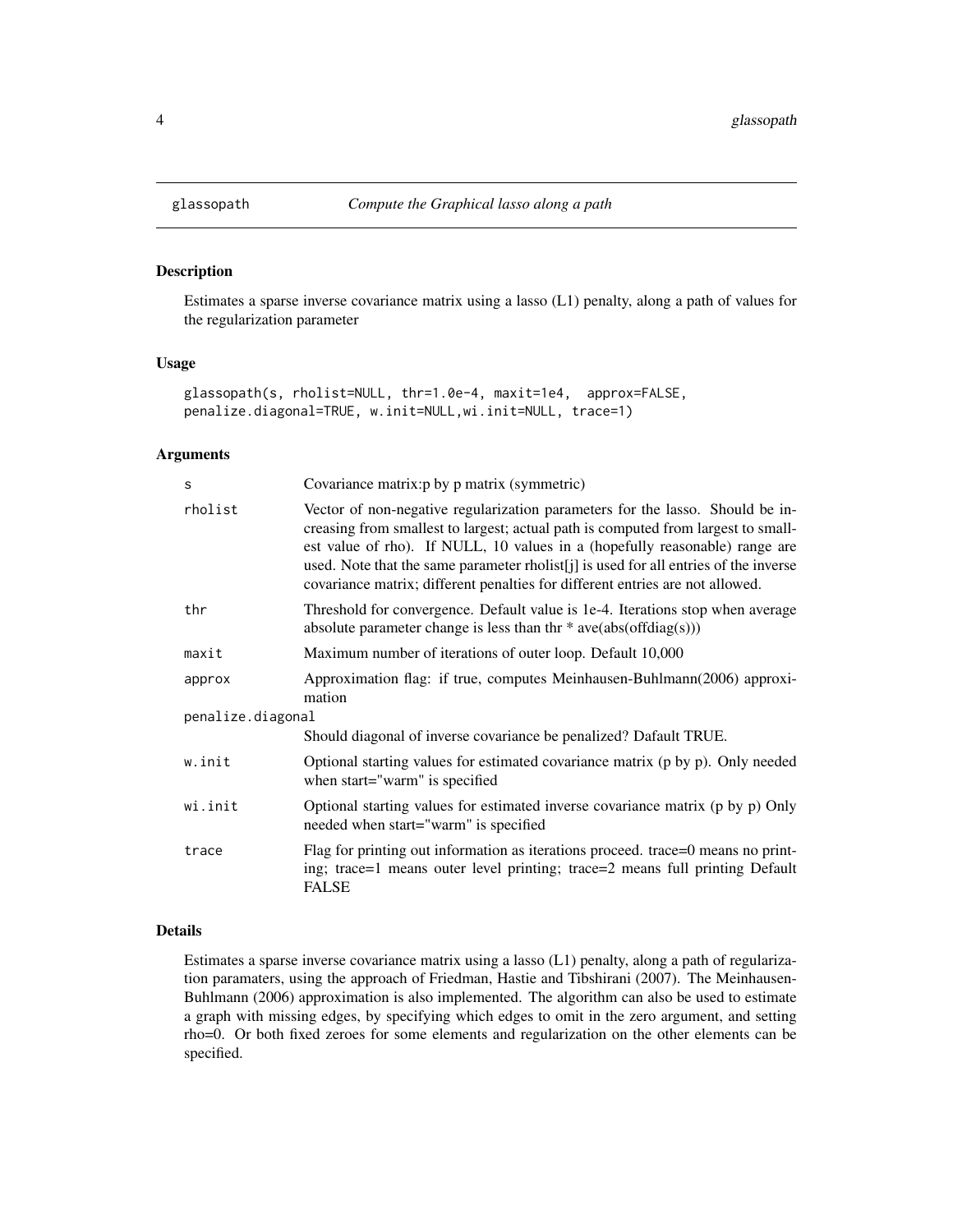#### glassopath 5

This version 1.7 uses a block diagonal screening rule to speed up computations considerably. Details are given in the paper "New insights and fast computations for the graphical lasso" by Daniela Witten, Jerry Friedman, and Noah Simon, to appear in "Journal of Computational and Graphical Statistics". The idea is as follows: it is possible to quickly check whether the solution to the graphical lasso problem will be block diagonal, for a given value of the tuning parameter. If so, then one can simply apply the graphical lasso algorithm to each block separately, leading to massive speed improvements.

#### Value

A list with components

| W       | Estimated covariance matrices, an array of dimension $(nrow(s),ncol(n), length(rholist))$           |
|---------|-----------------------------------------------------------------------------------------------------|
| wi      | Estimated inverse covariance matrix, an array of dimension $(nrow(s), ncol(n),$<br>length(rholist)) |
| approx  | Value of input argument approx                                                                      |
| rholist | Values of regularization parameter used                                                             |
| errflag | values of error flag (0 means no memory allocation error)                                           |

#### References

Jerome Friedman, Trevor Hastie and Robert Tibshirani (2007). Sparse inverse covariance estimation with the lasso. Biostatistics 2007. http://www-stat.stanford.edu/~tibs/ftp/graph.pdf

Meinshausen, N. and Buhlmann, P.(2006) High dimensional graphs and variable selection with the lasso. Annals of Statistics,34, p1436-1462.

Daniela Witten, Jerome Friedman, Noah Simon (2011). New insights and fast computation for the graphical lasso. To appear in Journal of Computational and Graphical Statistics.

#### Examples

```
set.seed(100)
```

```
x<-matrix(rnorm(50*20),ncol=20)
s <- var(x)a<-glassopath(s)
```